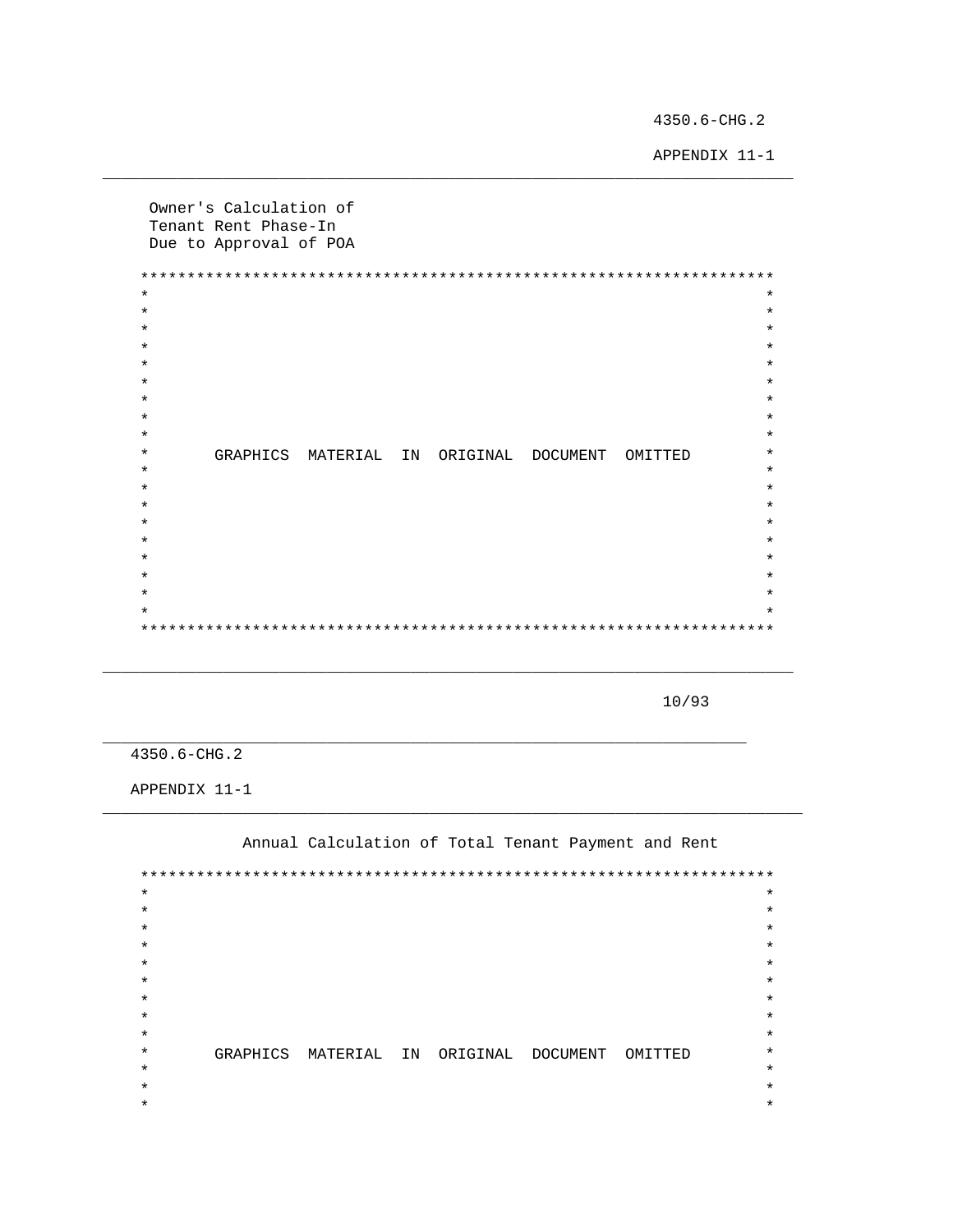$\star$  $\star$  $\star$  $\star$  $\star$  $\star$  $\star$ 

 $10/93$ 

4350.6-CHG.2

APPENDIX 11-1

Instructions for Completing Page 1 of form HUD-90010  $\ast$  $\star$  $\star$  $\star$  $\star$  $\star$  $\star$  $\star$  $\star$  $\star$ GRAPHICS MATERIAL IN ORIGINAL DOCUMENT OMITTED  $\star$  $\star$  $\star$  $\star$  $\star$  $\star$  $\star$  $\star$  $^\star$  $* *$ 

10/93

4350.6-CHG.2

APPENDIX 11-1

Instructions for Completing Page 2 of form HUD-90010  $\star$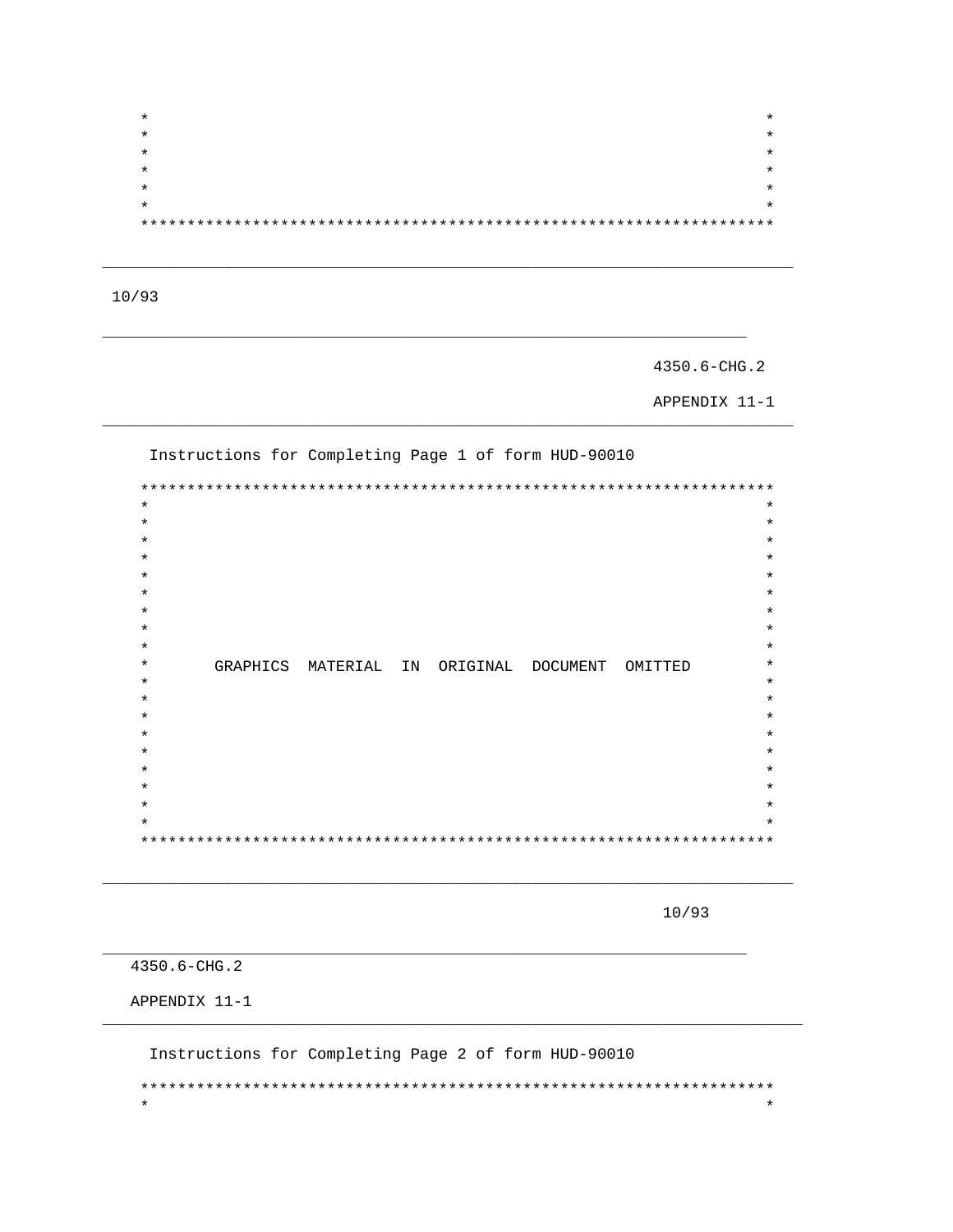| $\star$  |                      |          |          |         | $\star$ |
|----------|----------------------|----------|----------|---------|---------|
| $^\star$ |                      |          |          |         | $\star$ |
|          |                      |          |          |         |         |
| $^\star$ |                      |          |          |         | $\star$ |
| $\star$  |                      |          |          |         | $\star$ |
| $^\star$ |                      |          |          |         | $\star$ |
| $^\star$ |                      |          |          |         | $\star$ |
| $\star$  |                      |          |          |         | $\star$ |
| $\star$  |                      |          |          |         | $\star$ |
| $^\star$ | GRAPHICS MATERIAL IN | ORIGINAL | DOCUMENT | OMITTED | $\star$ |
| $\star$  |                      |          |          |         | $\star$ |
|          |                      |          |          |         | $\star$ |
| $\star$  |                      |          |          |         |         |
| $\star$  |                      |          |          |         | $\star$ |
| $\star$  |                      |          |          |         | $\star$ |
| $^\star$ |                      |          |          |         | $\star$ |
| $\star$  |                      |          |          |         | $\star$ |
| $\star$  |                      |          |          |         | $\star$ |
| $^\star$ |                      |          |          |         | $\star$ |
| $\star$  |                      |          |          |         | $\star$ |
|          |                      |          |          |         |         |

 $10/93$ 

4350.6-CHG.2

APPENDIX 11-1A

Calculation of Rent Increase Factor

 $\star$  $\star$  $\star$  $\star$  $\star$  $\star$  $\star$  $\star$  $\star$  $\star$  $\star$  $\star$  $\ast$  $\star$ GRAPHICS MATERIAL IN ORIGINAL DOCUMENT OMITTED  $\star$  $^\star$  $\star$  $\star$  $\star$  $\star$  $\star$  $\star$  $\star$  $\star$  $\star$  $\star$  $\star$  $\star$  $\star$  $\star$  $\star$  $\star$  $\star$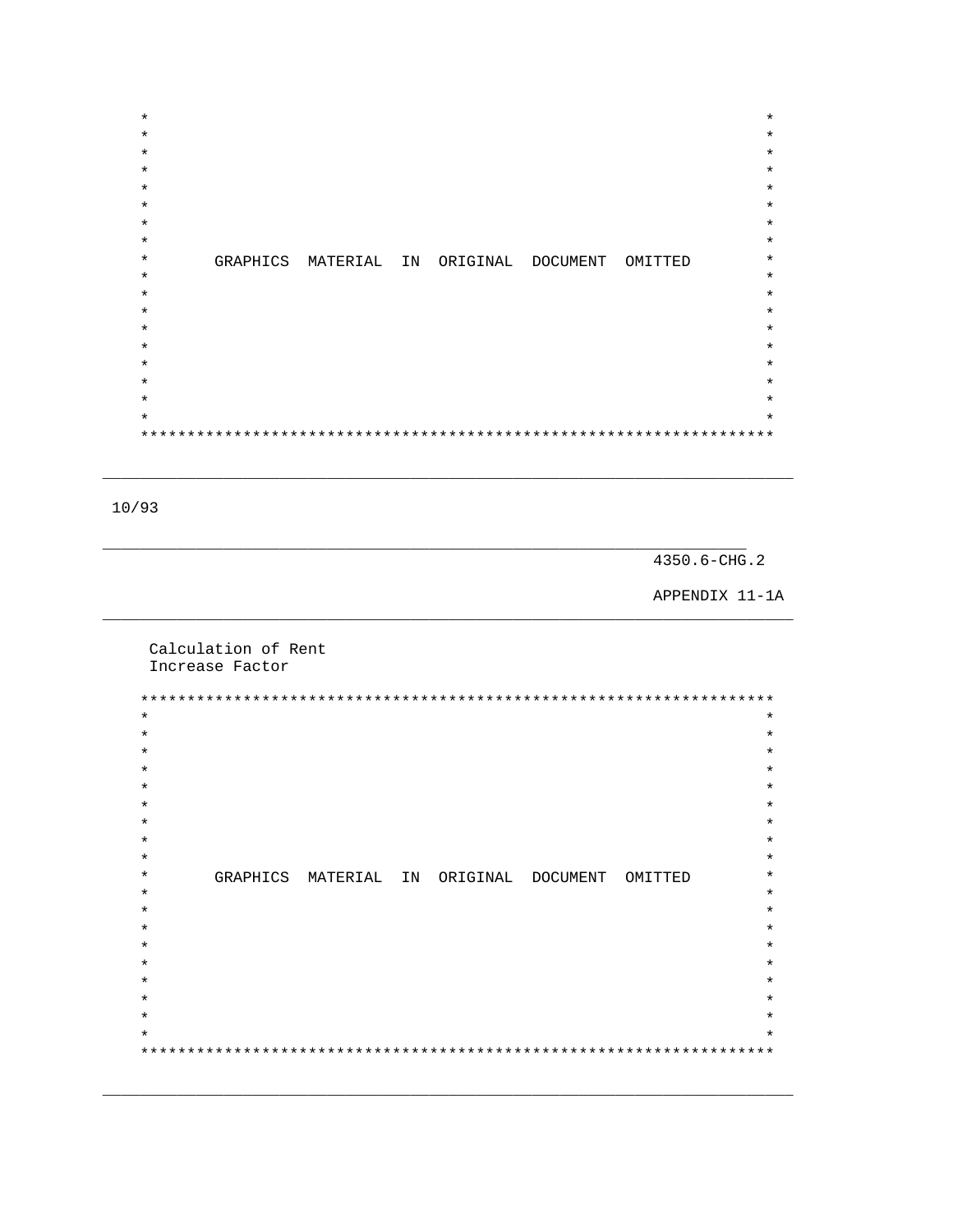4350.6-CHG.2

APPENDIX 11-1A

Instructions for Completing form HUD-90010-A, Calculation of Rent Increase Factor

 $\star$  $\star$  $\star$  $\star$  $\star$  $\star$  $\star$  $\star$  $\star$  $\star$  $\star$  $\star$  $\star$  $\star$  $\ddot{\textbf{r}}$  $\star$ GRAPHICS MATERIAL IN ORIGINAL DOCUMENT OMITTED  $\star$  $\star$  $\star$  $\star$  $\star$  $\star$  $\star$  $\star$  $\star$  $\star$  $\star$  $\ddot{\textbf{r}}$ 

 $10/93$ 

4350.6-CHG.2

APPENDIX 11-2

Calculation of Section 8 Gross Rent  $\star$  $\star$  $\star$  $\star$  $\star$  $\star$  $\star$  $\star$  $\star$  $\star$  $\star$  $\star$  $\star$  $\star$  $\star$  $\star$  $\star$ GRAPHICS MATERIAL IN ORIGINAL DOCUMENT OMITTED  $\star$  $\star$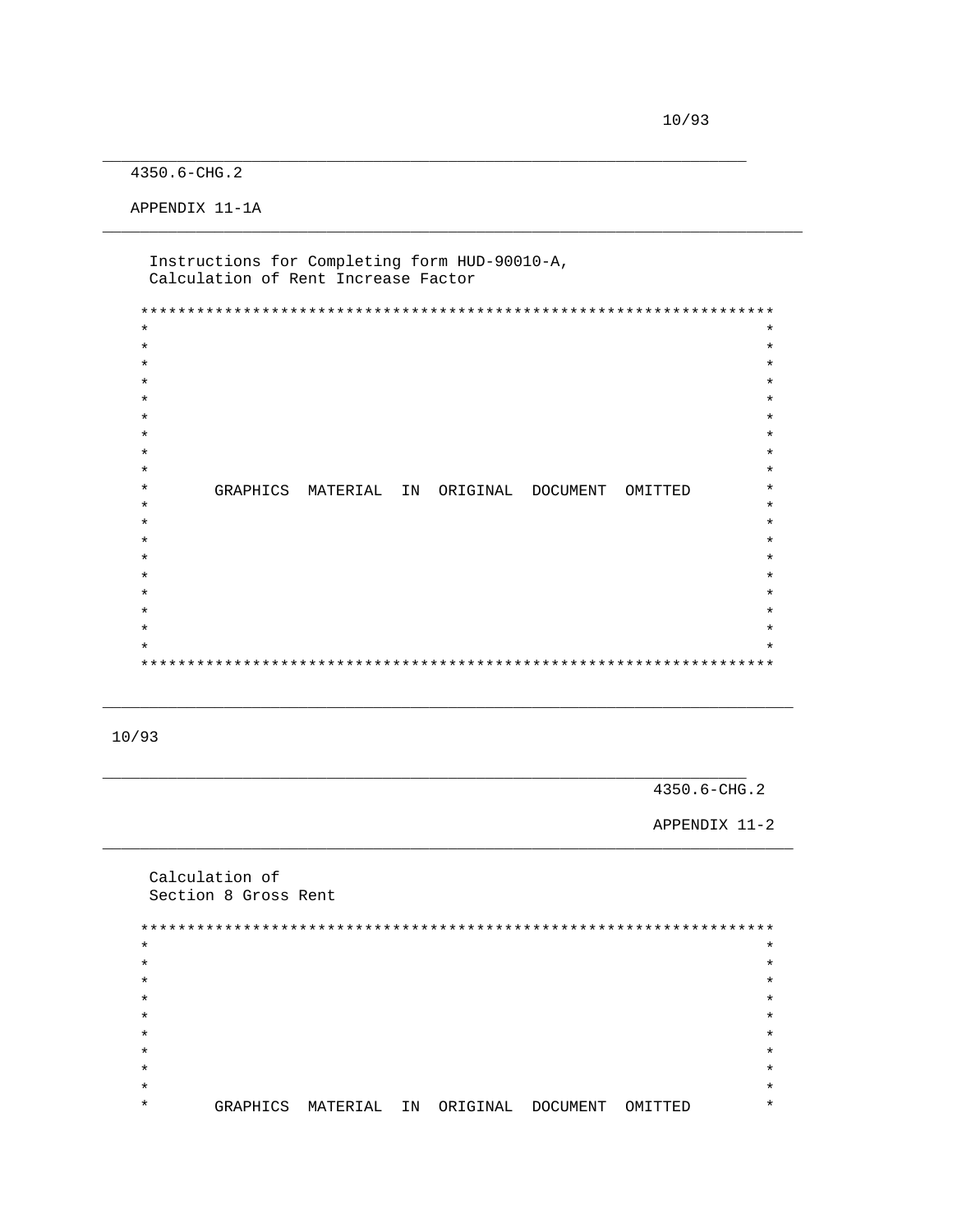| $\star$ | $\star$ |
|---------|---------|
| $\star$ | $\star$ |
| $\star$ | $\star$ |
| $\star$ | $\star$ |
| $\star$ | $\star$ |
| $\star$ | $\star$ |
| $\star$ | $\star$ |
| $\star$ | $\star$ |
| $\star$ | $\star$ |
|         |         |

10/93

4350.6-CHG.2

APPENDIX 11-2

Calculation of Section 8 Gross Rent (Continued)

| $\star$  |          |          |    |                   |         | $\star$ |
|----------|----------|----------|----|-------------------|---------|---------|
| $\ast$   |          |          |    |                   |         | $\star$ |
| $\ast$   |          |          |    |                   |         | $\star$ |
| $\ast$   |          |          |    |                   |         | $\star$ |
| $\ast$   |          |          |    |                   |         | $\star$ |
| $\ast$   |          |          |    |                   |         | $\star$ |
| $\ast$   |          |          |    |                   |         | $\star$ |
| $\ast$   |          |          |    |                   |         | $\star$ |
| $^\star$ |          |          |    |                   |         | $\star$ |
| $\ast$   | GRAPHICS | MATERIAL | IN | ORIGINAL DOCUMENT | OMITTED | $\star$ |
| $\star$  |          |          |    |                   |         | $\star$ |
| $\ast$   |          |          |    |                   |         | $\star$ |
| $\ast$   |          |          |    |                   |         | $\star$ |
| $\ast$   |          |          |    |                   |         | $\star$ |
| $^\star$ |          |          |    |                   |         | $\star$ |
| $\ast$   |          |          |    |                   |         | $\star$ |
| $\star$  |          |          |    |                   |         | $\star$ |
| $^\star$ |          |          |    |                   |         | $\star$ |
| $\ast$   |          |          |    |                   |         | $\star$ |
|          |          |          |    |                   |         |         |

 $10/93$ 

4350.6-CHG.2

APPENDIX 11-3

Calculation of Moderate-Income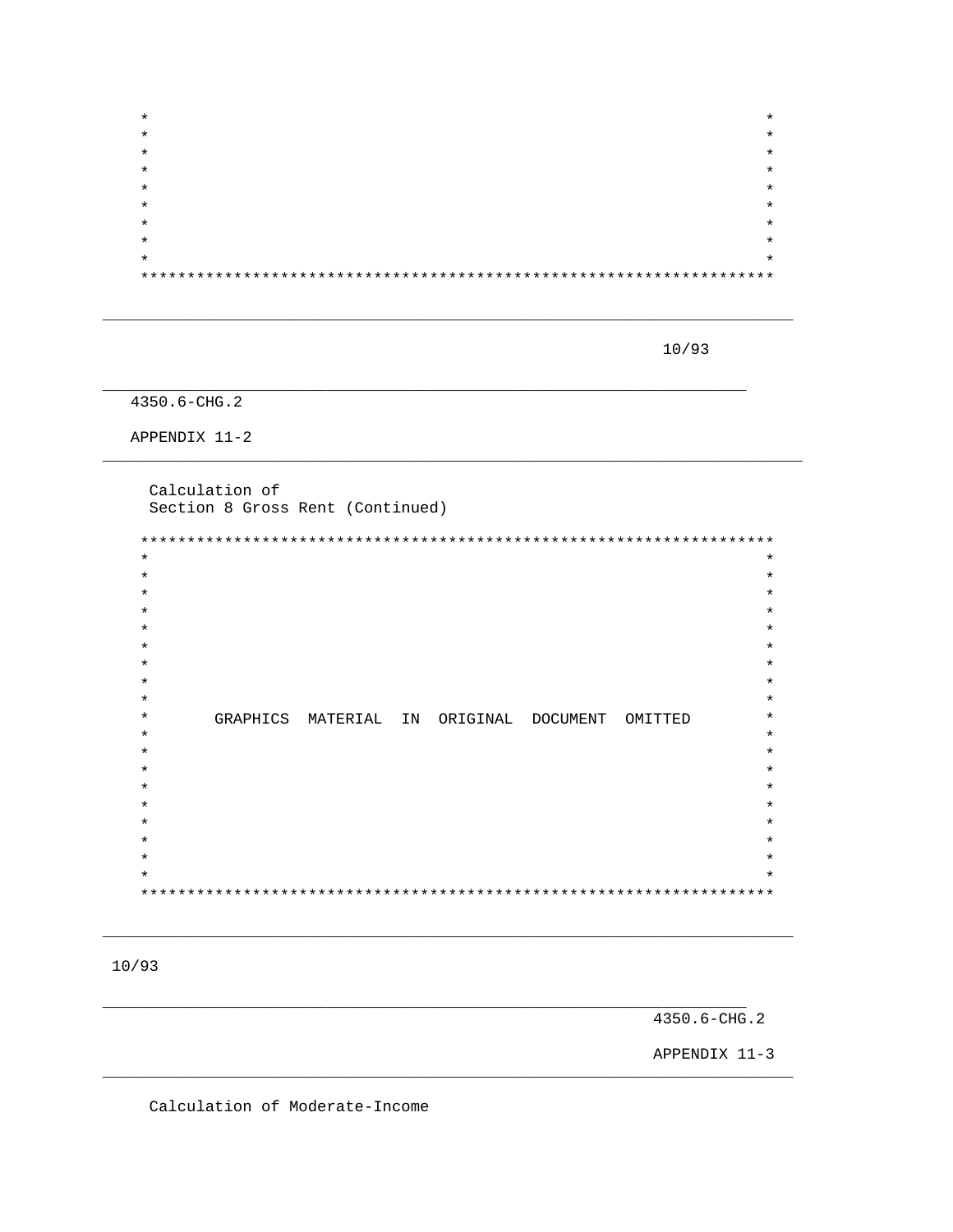Tenant Rents at Title VI Preservation Projects

| $\star$  |          |          |    |          |          |         | $^\star$ |
|----------|----------|----------|----|----------|----------|---------|----------|
| $\star$  |          |          |    |          |          |         | $\star$  |
| $^\star$ |          |          |    |          |          |         | $\star$  |
| *        |          |          |    |          |          |         | $\star$  |
| *        |          |          |    |          |          |         | $\star$  |
| $^\star$ |          |          |    |          |          |         | $\star$  |
| $^\star$ |          |          |    |          |          |         | $\star$  |
| *        |          |          |    |          |          |         | $\star$  |
| $^\star$ |          |          |    |          |          |         | $\star$  |
| $^\star$ | GRAPHICS | MATERIAL | IN | ORIGINAL | DOCUMENT | OMITTED | $\star$  |
| $^\star$ |          |          |    |          |          |         | $\star$  |
| *        |          |          |    |          |          |         | $\star$  |
| *        |          |          |    |          |          |         | $\star$  |
| $^\star$ |          |          |    |          |          |         | $\star$  |
| *        |          |          |    |          |          |         | $\star$  |
| $^\star$ |          |          |    |          |          |         | $\star$  |
| *        |          |          |    |          |          |         | $\star$  |
| $^\star$ |          |          |    |          |          |         | $\star$  |
| $\star$  |          |          |    |          |          |         | $\star$  |
|          |          |          |    |          |          |         |          |

 $10/93$ 

4350.6-CHG.2

APPENDIX 11-3

Instructions for Completing form HUD-90012  $\star$  $\star$  $\star$  $\star$  $\star$  $\star$  $\star$  $\star$  $\star$  $\star$  $\star$  $\star$  $\star$  $\star$  $\star$  $\star$  $\star$  $\star$ GRAPHICS MATERIAL IN ORIGINAL DOCUMENT OMITTED  $\star$  $\star$  $\star$  $\star$  $\star$  $\star$  $\star$  $\star$  $\star$  $\star$  $\star$  $\star$  $\star$  $\star$  $\star$  $\star$  $\star$  $\star$  $\star$